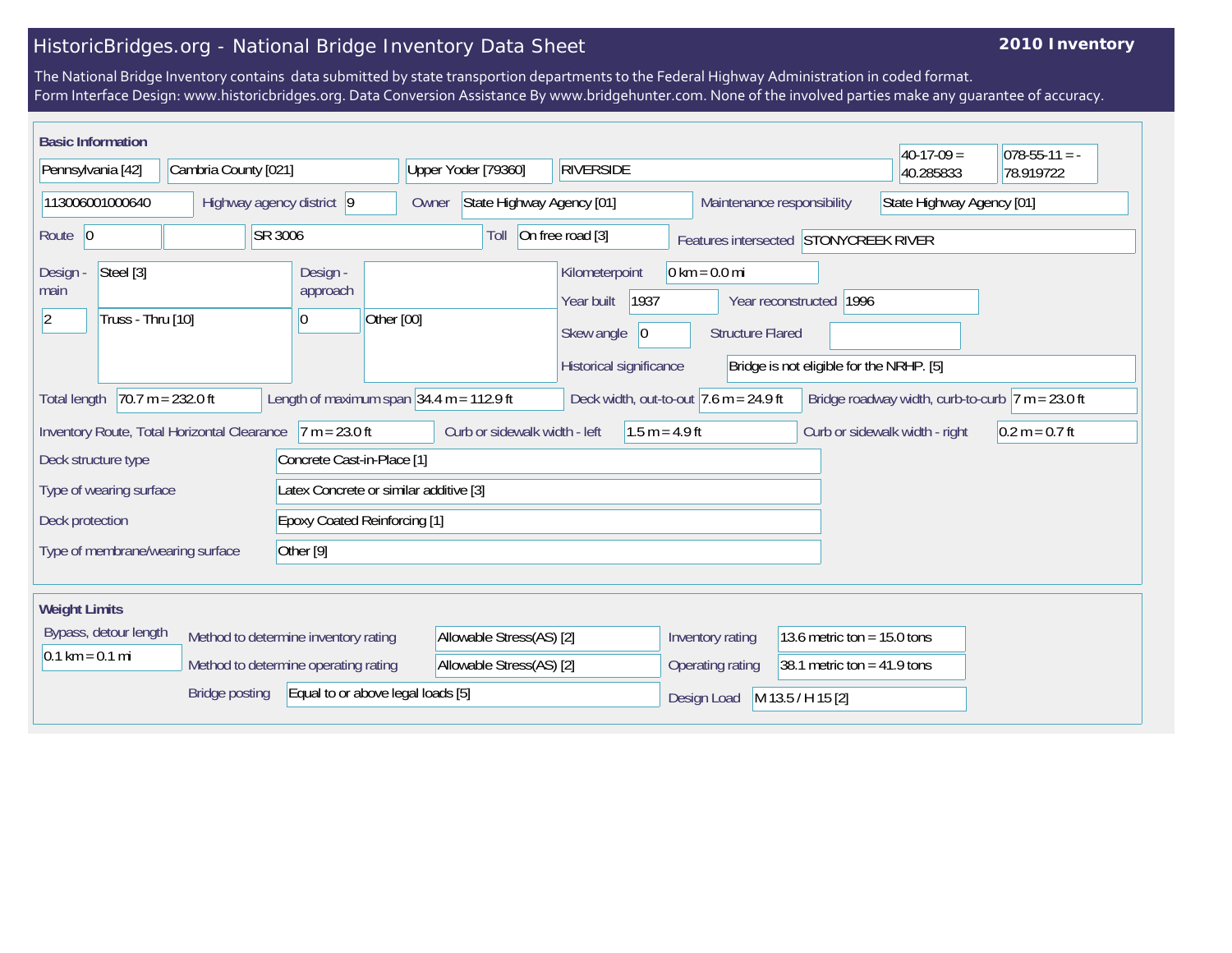| <b>Functional Details</b>                                                                                                                                  |                                                 |                          |                                                       |  |  |  |  |  |  |
|------------------------------------------------------------------------------------------------------------------------------------------------------------|-------------------------------------------------|--------------------------|-------------------------------------------------------|--|--|--|--|--|--|
| Year 2007<br>Average daily truck traffi 6<br>6570<br>2021<br>Average Daily Traffic<br>11951<br>Future average daily traffic<br>%<br>Year                   |                                                 |                          |                                                       |  |  |  |  |  |  |
| Collector (Urban) [17]<br>Road classification                                                                                                              | Approach roadway width<br>$7.3 m = 24.0 ft$     |                          |                                                       |  |  |  |  |  |  |
| Type of service on bridge Highway-pedestrian [5]                                                                                                           | Direction of traffic 2 - way traffic [2]        |                          | Bridge median                                         |  |  |  |  |  |  |
| Parallel structure designation<br>No parallel structure exists. [N]                                                                                        |                                                 |                          |                                                       |  |  |  |  |  |  |
| Waterway [5]<br>Type of service under bridge                                                                                                               | Lanes under structure<br>$\overline{0}$         | Navigation control       |                                                       |  |  |  |  |  |  |
| Navigation horizontal clearance $ 0 = N/A $<br>$0 = N/A$<br>Navigation vertical clearanc                                                                   |                                                 |                          |                                                       |  |  |  |  |  |  |
| Minimum navigation vertical clearance, vertical lift bridge $\vert$ 0 m = 0.0 ft<br>99.99 m = $328.1$ ft<br>Minimum vertical clearance over bridge roadway |                                                 |                          |                                                       |  |  |  |  |  |  |
| Minimum lateral underclearance reference feature Feature not a highway or railroad [N]                                                                     |                                                 |                          |                                                       |  |  |  |  |  |  |
| Minimum lateral underclearance on left $0 = N/A$<br>Minimum lateral underclearance on right $0 = N/A$                                                      |                                                 |                          |                                                       |  |  |  |  |  |  |
| Minimum vertical underclearance reference feature Feature not a highway or railroad [N]<br>Minimum Vertical Underclearance $ 0 = N/A $                     |                                                 |                          |                                                       |  |  |  |  |  |  |
| Appraisal ratings - underclearances N/A [N]                                                                                                                |                                                 |                          |                                                       |  |  |  |  |  |  |
|                                                                                                                                                            |                                                 |                          |                                                       |  |  |  |  |  |  |
| <b>Repair and Replacement Plans</b>                                                                                                                        |                                                 |                          |                                                       |  |  |  |  |  |  |
| Type of work to be performed                                                                                                                               | Work to be done by contract [1]<br>Work done by |                          |                                                       |  |  |  |  |  |  |
| Replacement of bridge or other structure because<br>of substandard load carrying capacity or substantial                                                   | Bridge improvement cost<br>$ 0\rangle$          | Roadway improvement cost | 1000                                                  |  |  |  |  |  |  |
| bridge roadway geometry. [31]                                                                                                                              | Length of structure improvement                 | $87.8 m = 288.1 ft$      | Total project cost<br>3000                            |  |  |  |  |  |  |
|                                                                                                                                                            | Year of improvement cost estimate               |                          |                                                       |  |  |  |  |  |  |
|                                                                                                                                                            | Border bridge - state                           |                          | Border bridge - percent responsibility of other state |  |  |  |  |  |  |
|                                                                                                                                                            | Border bridge - structure number                |                          |                                                       |  |  |  |  |  |  |